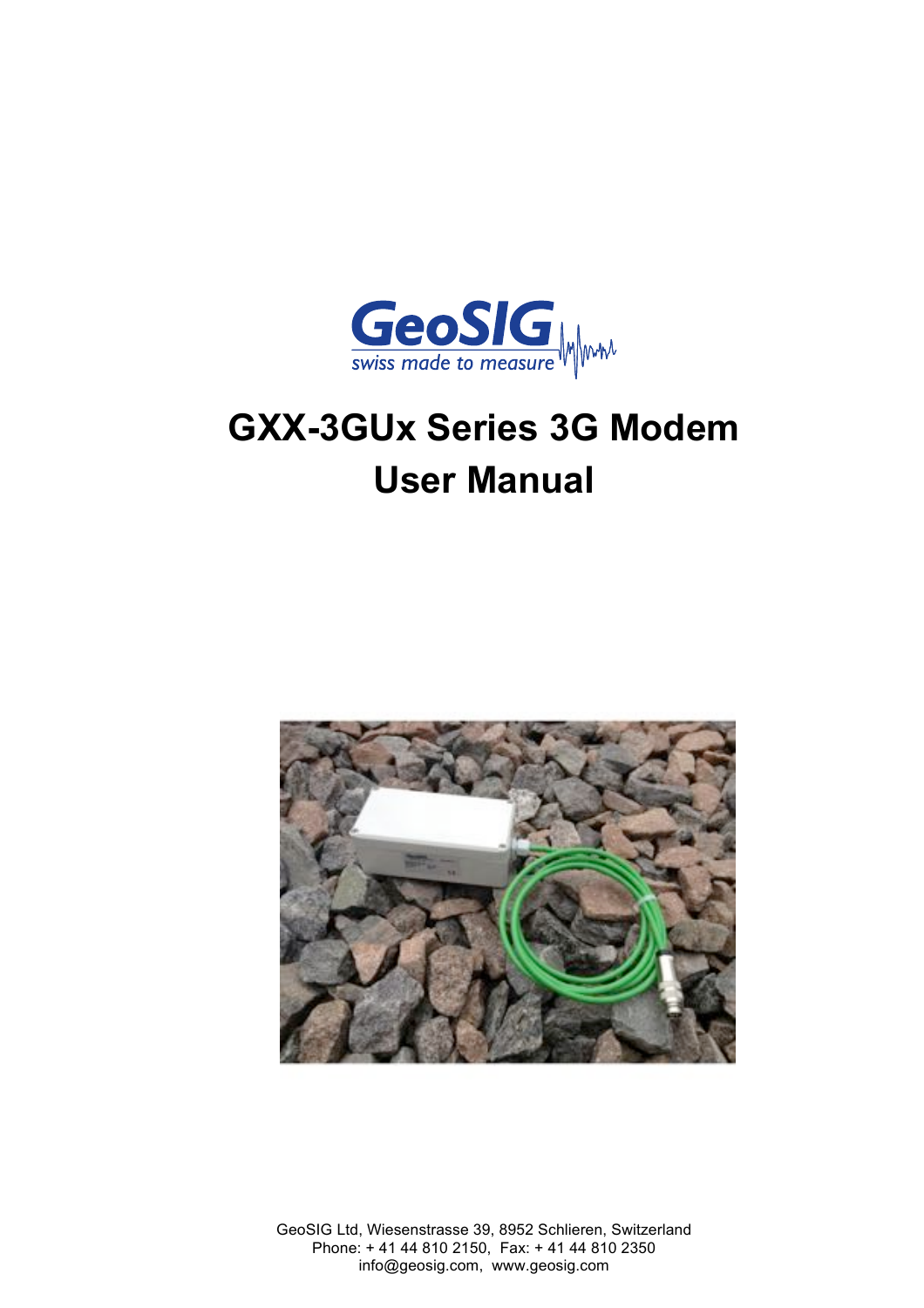# **Document Revision**

| <b>Version</b> | <b>Date</b> | <b>Modification</b>     | Author     |
|----------------|-------------|-------------------------|------------|
|                | 18.12.2014  | First issue             | JON        |
|                | 06.01.2015  | Review                  | TAB        |
|                | 07.01.2015  | Updates and corrections | <b>JON</b> |
| Δ              | 07.01.2015  | Review                  | TAB        |

#### **Disclaimer**

GeoSIG Ltd reserves the right to change the information contained in this document without notice. While the information contained herein is assumed to be accurate, GeoSIG Ltd assumes no responsibility for any errors or omissions.

#### **Copyright Notice**

No part of this document may be reproduced without the prior written consent of GeoSIG Ltd. Software described in this document is furnished under a license and may only be used or copied in accordance with the terms of such a license.

#### **Trademark**

All brand and product names mentioned are trademarks or registered trademarks of their respective holders.

All rights reserved.

GeoSIG Ltd

Switzerland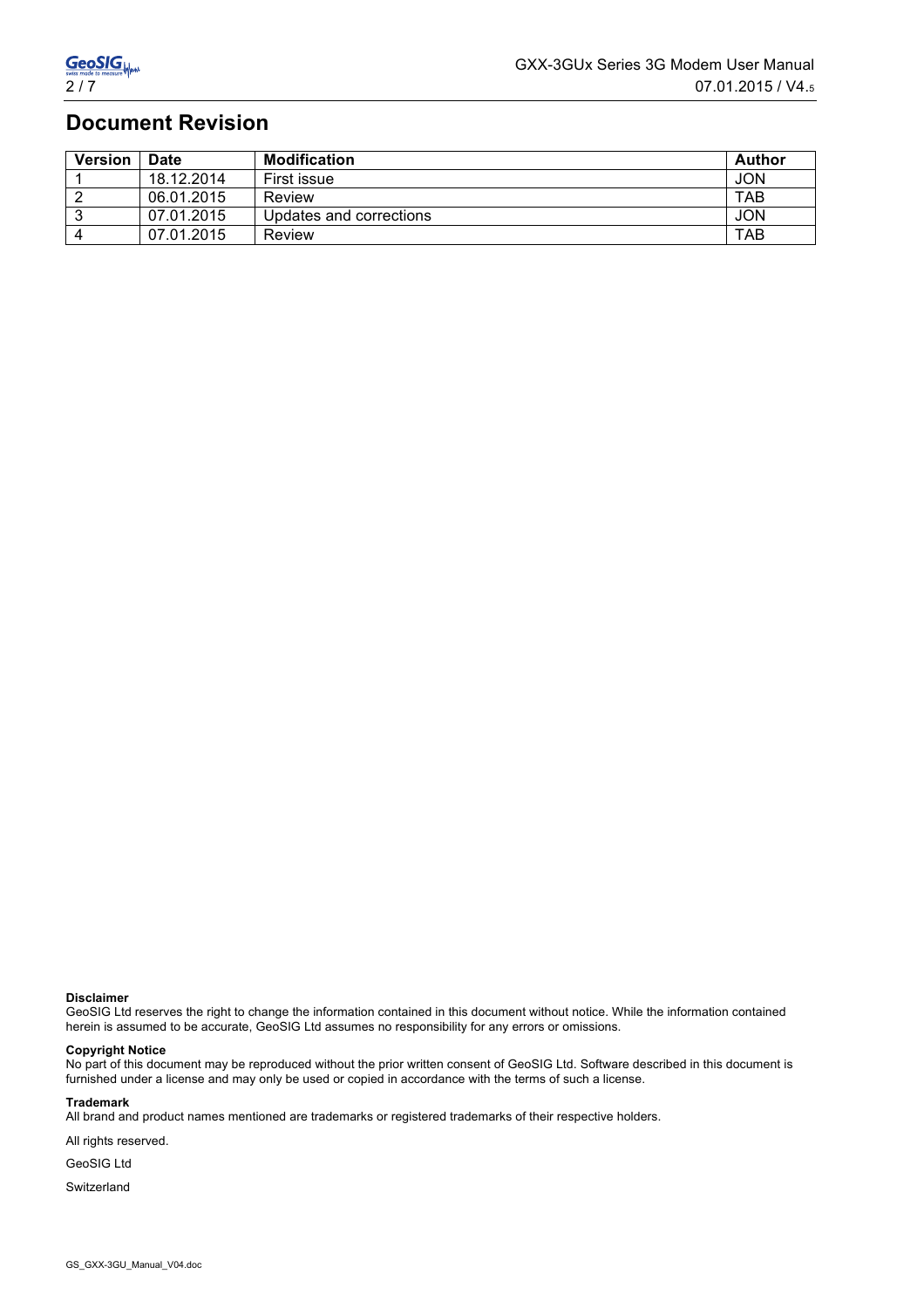# **Table of Contents**

# **Table of Figures**

| Figure 5. Standard jumper settings on the GMSplus connector board for GXX-3GU modem |  |
|-------------------------------------------------------------------------------------|--|
|                                                                                     |  |
|                                                                                     |  |
|                                                                                     |  |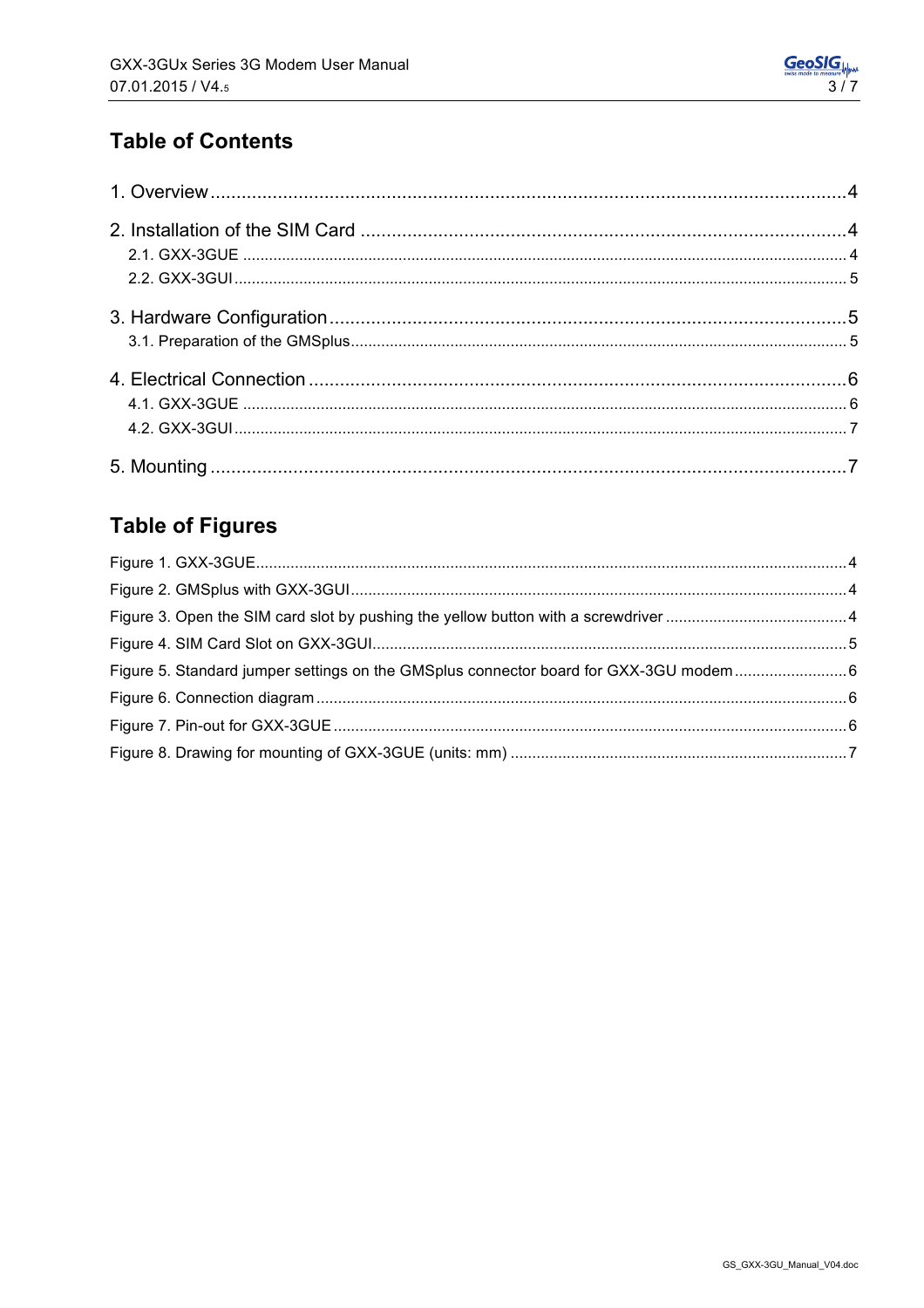# **1. Overview**

The 3G modem series GXX-3GU consists of GXX-3GUI and GXX-3GUE subtypes for use internally and externally with a GMSplus. GXX-3GUI is conveniently installed inside the GMSplus and with an antenna connection to the outside. GXX-3GUE is installed in an IP65 rated housing with durable cable for connecting to the GMSplus, which makes it suitable for installation at a distance of the GMSplus.





Figure 1. GXX-3GUE Figure 2. GMSplus with GXX-3GUI

## **2. Installation of the SIM Card**

Le

*Before proceeding, please make sure that:* SIM card is not locked by a PIN code.

- *the modem is NOT powered.*

### **2.1. GXX-3GUE**

- Open the housing of the modem by unscrewing the four screws at the corners.
- Use a pointed tool e.g. a screwdriver to press the small yellow button and open the SIM card slot as shown in Figure 3. To have better access to the SIM card slot the USB connector (green & green/white wires) and the antenna can be carefully removed if required.
- Add, remove or change the SIM card and push the slot back.
- If required, reconnect the USB connector and the antenna.
- Close the housing of the modem.
- Connect the cable to the SERIAL connector of the GMSplus, which works as a USB port.



Figure 3. Open the SIM card slot by pushing the yellow button with a screwdriver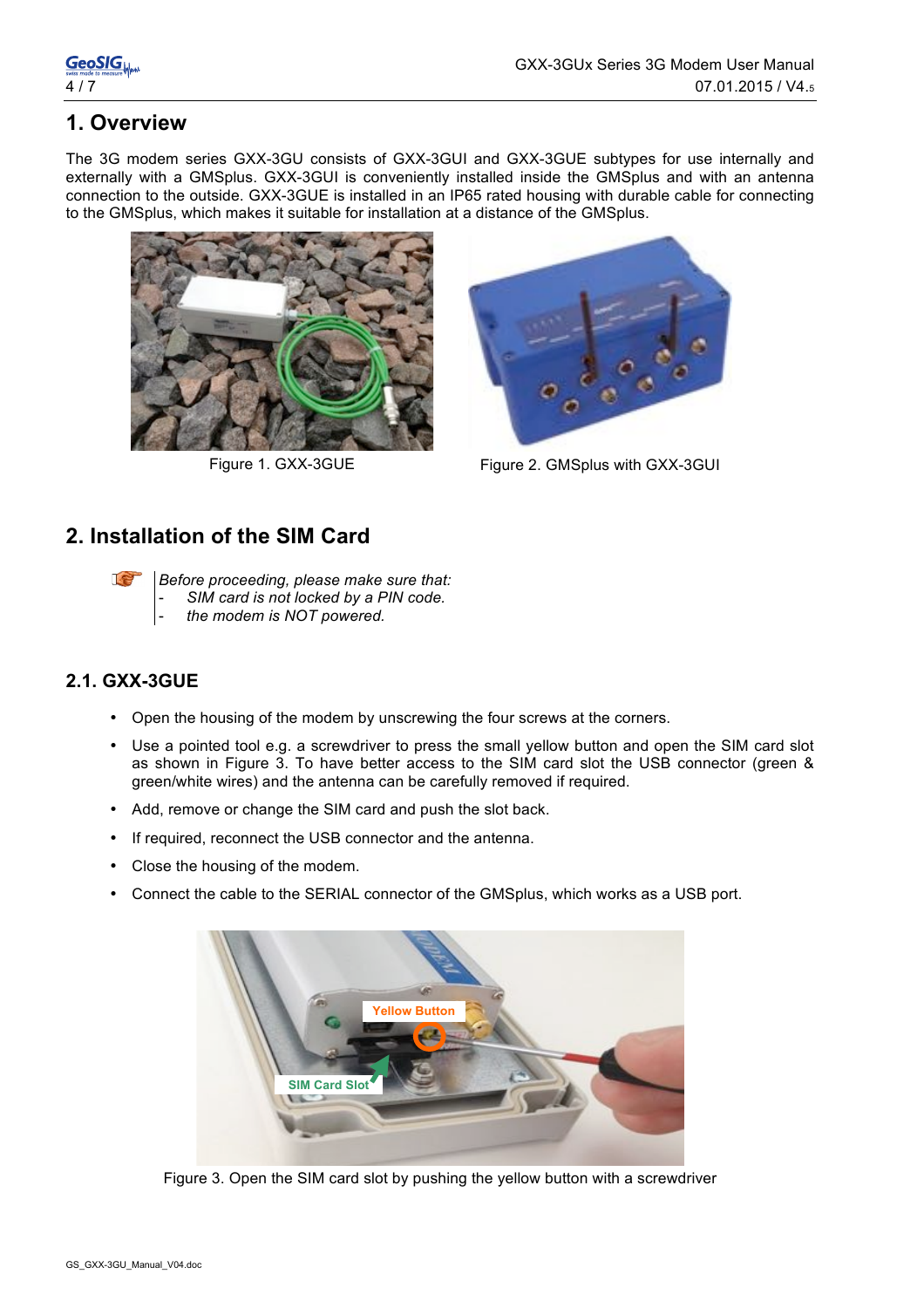### **2.2. GXX-3GUI**

Below is depicted the internal version of the 3G modem. The modem is installed inside the GMSplus. The SIM card can be safely installed by removing the black cover and gently clicking it in to its slot.



Figure 4. SIM Card Slot on GXX-3GUI

# **3. Hardware Configuration**

#### **3.1. Preparation of the GMSplus**

The GXX-3GUx series normally are delivered with all necessary preparations readily made in the GMSplus, however if this is not the case (e.g. the modem was bought later) the following procedure can be followed.



The GMSplus hardware is normally prepared for the 3G modem. To check this, follow below steps:

- Switch off the GMSplus instrument
- Disconnect the power supply and open the GMSplus housing cover by unscrewing the four screws in the corners.
- Disconnect the battery and unscrew the black protective cover.
- Check that the jumper JMP26 is set to the upper position (Pin 1-2)
- Check that the jumpers JMP23, JMP24, JMP25 are set to the lower position (Pin 2-3)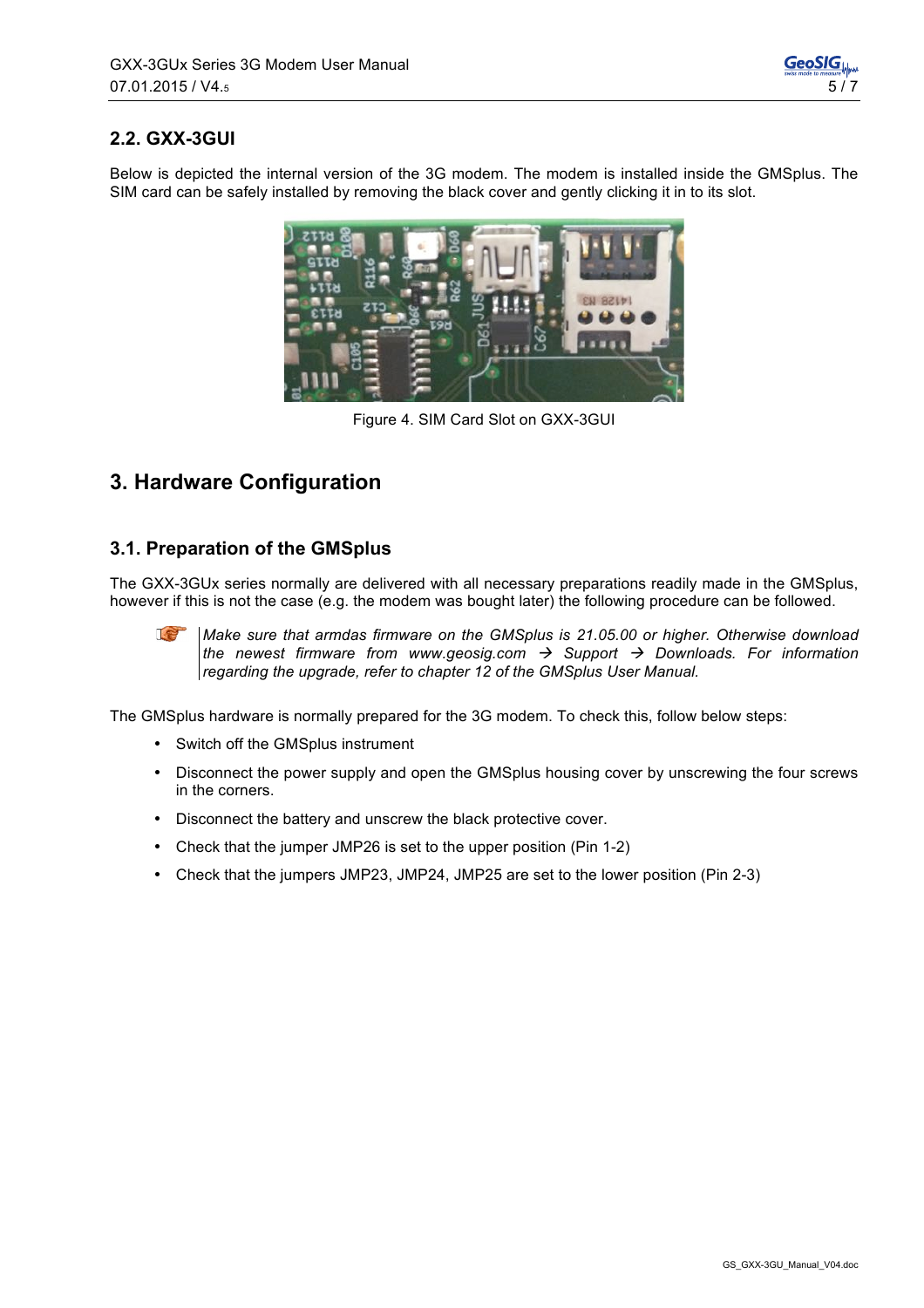



Figure 5. Standard jumper settings on the GMSplus connector board for GXX-3GU modem

- Keep the APN, login and password provided by our mobile phone provider ready.
- Configure the GMSplus instrument according to the **chapter** *10.8.3 Connection over PPP (Cellular Modem or analog Phone Line)* of the GMSplus User Manual.

## **4. Electrical Connection**

#### **4.1. GXX-3GUE**

The GXX-3GUE modem comes with a preinstalled cable for connecting directly to the GMSplus's "SERIAL" connector which works as a USB port, as shown in Figure 6.

The pin-out for the connector at the end of the cable is also provided for convenience in Figure 7.



Figure 6. Connection diagram



Figure 7. Pin-out for GXX-3GUE